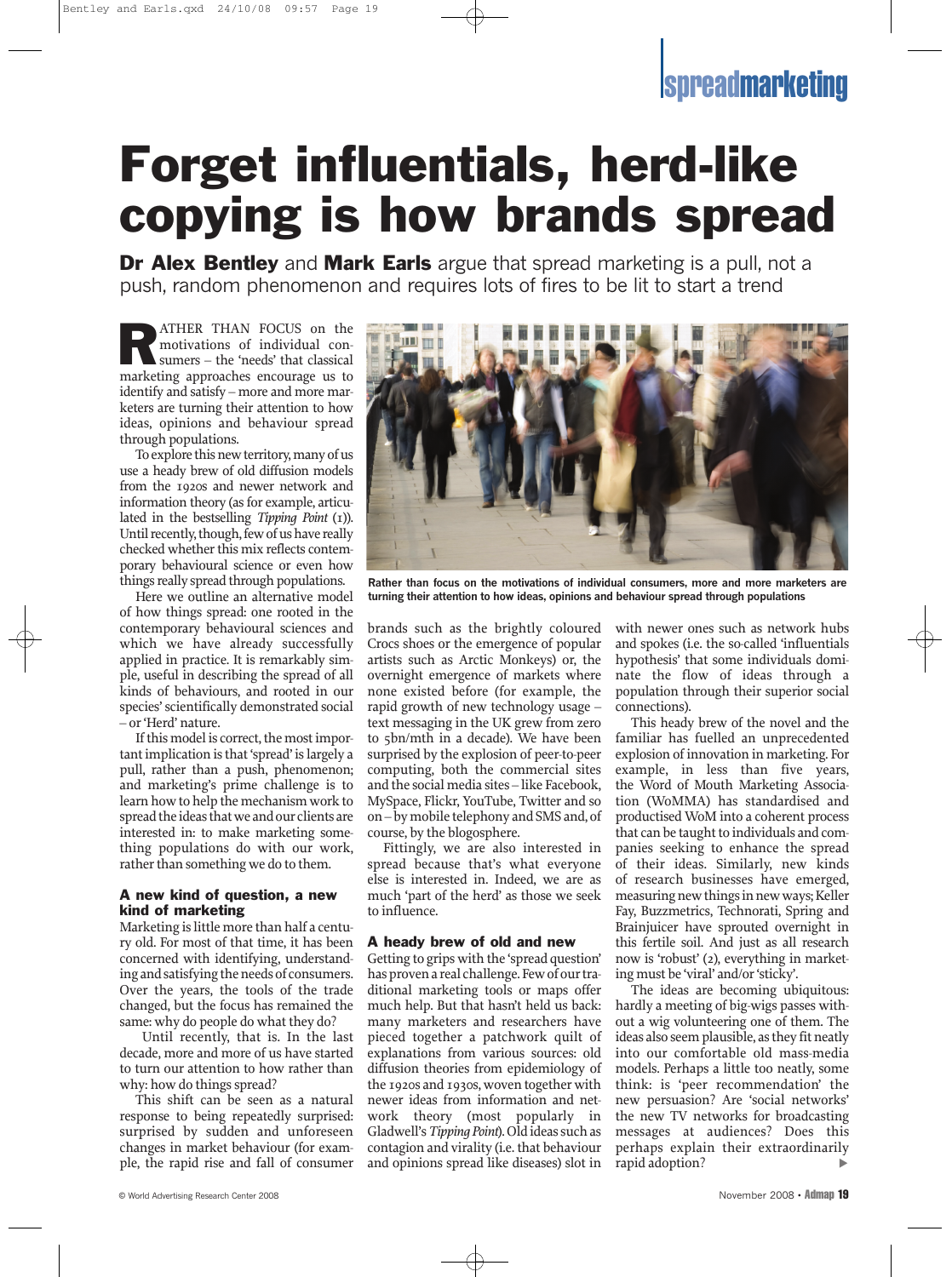

These ideas seem – at first glance anyway – to be practical and useful: they give usstuff to do in the confusion of Web 2.0. But is this cluster of ideas – this heady brew – the latest word on how things spread? Popularity, plausibility and utility do not equal truth. Quite a different picture is emerging from behavioural science – from those who study mass behaviour without having a stake in changing it.

#### A new model

So how do things spread? As it turns out, we seem to have got things back-to-front with the patchwork of ideas we've been using up until now. So in the next section we go back to the basic principles of how ideas, opinions and behaviours spread in human populations, from prehistoric hamlets to today's busy, crowded cities. (see Box 1).

#### Copying is almost everything

The simple truth is that humans, being first and foremost social creatures, rather than independent agents, rely on copying to learn and to negotiate the rich and sophisticated social reality they inhabit. Copying is our species' number one learning and adaptive strategy.

By contrast, independent thinking, as Nobel Laureate Daniel Kahnemann has suggested, is to humans as swimming is to cats: we can do it if we really have to, but ... So it is with behaviour: it is not that independently generated actions are impossible, just much rarer than we think.

Of course, it often seems otherwise – our minds tell us a different story – but it is now generally agreed that without the

#### **BOX 1**

#### Key priniciples: How things spread

- ! Copying: human's number one learning strategy
- $\blacktriangleright$  Pull, not push
- $\triangleright$  Social networks are fluid, not fixed
- ! Network structure mostly not 'Influentials-like'

#### Origins of copying

For decades, the rational choice assumption in marketing has been extreme (who really calculates all the possible costs and benefits of their everyday decisions (1)). More and more, it seems we are actually closer to the opposite extreme. We have limited predictive knowledge because what needs to be done next depends upon what everyone else is doing. In this kind of uncertain, changing situation, a solid shortcut strategy isto copy what other people are doing. It'slessrisky, and why not just take advantage of what others have worked out already? Copying also ensures group inclusion, and is likewise instinctive among our primate cousins. In fact, imitation can itself be considered 'rational', as a neurologically based, adaptive ability that has evolved in us to imitate complex behaviour  $(2, 3, 4, 5)$ .

Copying in groups can seem goal-directed as with, for example, flocking birds (or even pedestrians) who mainly copy their neighbours' actions, with just a very small proportion of goal-directed individuals among them (6, 7). In the same way, people 'flock'to download certain songs(8), with only a few independent actors unwittingly infusing a coherent direction among the copying majority. Crucially, these few independent individuals are not special – they could be anybody. It's not their identity that matters – they are replaceable – it's their consistency of direction that, through copying among the rest, leads the flock to go in one direction.

- *1. P Ormerod: Butterfly Economics. Faber & Faber, London, 1998.*
- *2. G Gergely, H Bekkering and I Kiraly: Nature 415: 755, 2002.*
- *3. M Iacoboni, RP Woods, M Brass, H Bekkering, JC Mazziotta and G Rizzolatti: Science 286: 2528, 1999.*
- *4. O Tchernichovski and J Wallman: Nature 451: 249–250, 2008.*
- *5. JN Wood, DD Glynn, BC Phillips and MD Hauser: Science 317: 1402–1405, 2007.*
- *6. ID Couzin, J Krause, NR Franks, and SA Levin: Nature 433, 513-516, 2005.*
- *7. AJW Ward, DJT Sumpter, LD Couzin, PJB Hart and J Krause: Proceedings of the National Academy of Sciences USA, 105: 6948–6953, 2008.*

*8. MJ Salganik, PS Dodds and DJ Watts: Science 311: 854–856, 2006.*

copying mechanism our species would be much less successful than it is.

One recent letter to *New Scientist* suggested that we change 'our name from Homo sapiens, "wise man" to Homo mimicus, "mimicking man",' adding that 'our compulsive copying encodes collective knowledge into our society, and it is really our society that possesses humanity's "intelligence"'. In other words, copying is what creates the cultures and trends for us to spot.

#### Pull not push

Copying among a population with frequent interactions creates a pull mechanism by which things – visible behaviours, opinions, skills, fashions and so on – spread through populations. This is the opposite to conventional marketing wisdom, where 'influence' is a 'push' idea, in being about what we do to people, rather than them choosing to do themselves, without us.

Our own agendas as marketers in spreading our own things leads us to imagine that spread is a 'push' phenomenon. But, as far back as we have evidence, ideas and behaviour have spread without anyone in particular'pushing'them – for example, as farming spread across Neolithic Europe, the crossbow swept across prehistoric North America, and tractors spread across mid-century Illinois (3). We all know how hard it is to make audiences do what you want them to do: 'compliance' – taking your medicine regularly, in the right dosage, and to the end of the prescription – is a big challenge for pharmaceutical marketers. This is generally true of marketing, change management, and even social policy – we're just not very good at changing mass behaviour. Period.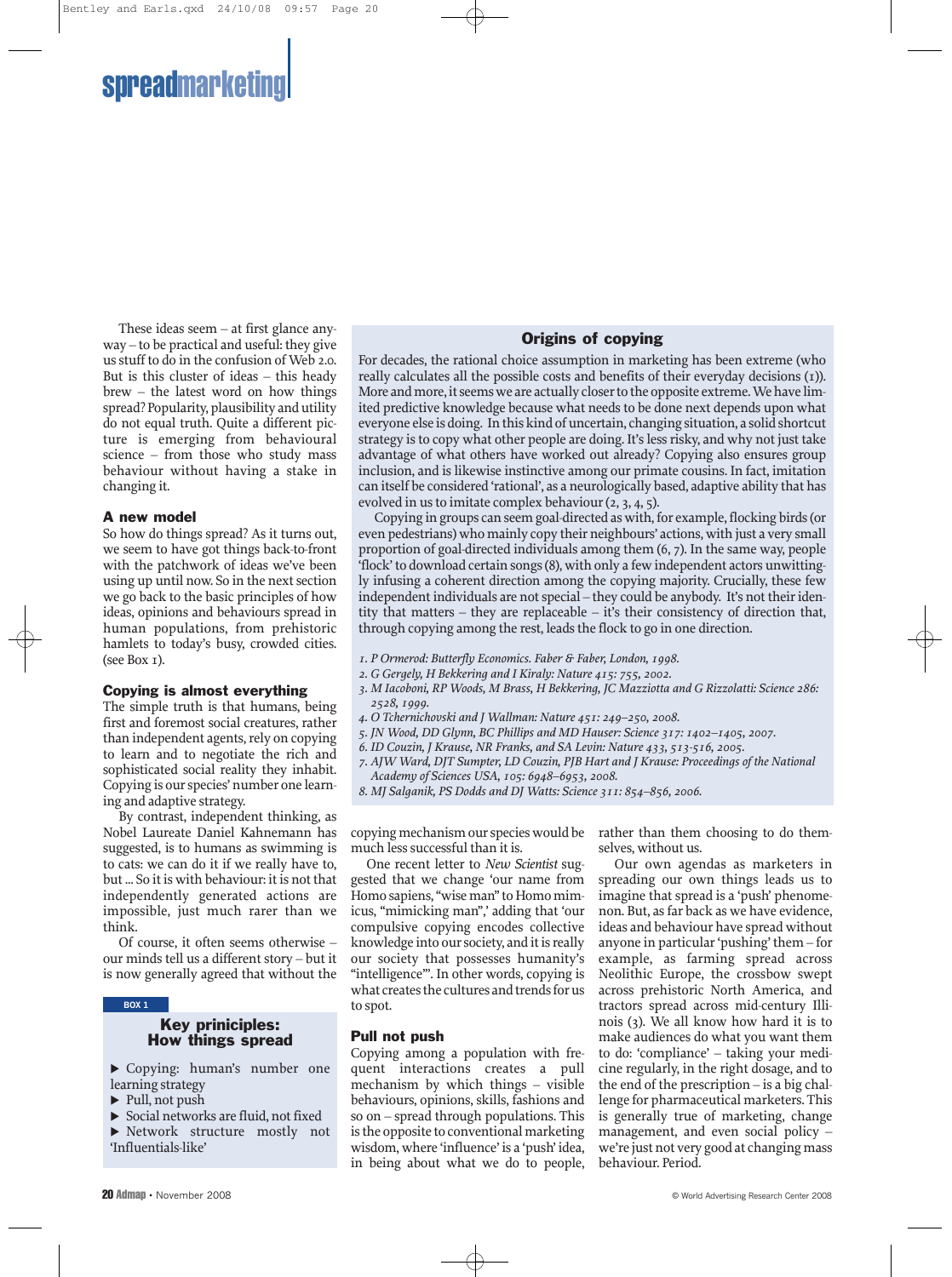

#### Two kinds of copying

We are able to distinguish two extremes in the type of copying that can occur – random versus directed copying.

! Random copying is a continual process. For example, walking down London streets you unconsciously register other people's fashions and brands, and later seek those things as if they were your own idea.

 $\triangleright$  Directed copying is somewhat more conscious, or at least tractable: you adopt the habits of your parents (for example, politics, laundry soap, trusted mortgage company), or copy certain friends, and so on. This is not, however, the same as the influentials hypothesis, because most often it is a category, like parents, close friends, 'experts', and so on, who are copied. So we see the case of the single, magic influential as only an exceptional case of the broader phenomenon of directed copying.

Of course, there is a spectrum between random and directed copying and a large variety among individuals. Nonetheless, at the population level, we can search for

**FIGURE 1**

behaviours.

of people.

Mark Earls has spent half a lifetime working as a planner but now writes, speaks and advises businesses large and small (and not-for-profits) on how to harness our social nature. markearls@hotmail.com

the characteristic signature of the type of copying that predominates. Random and directed copying leave different signatures, particularly in patterns of turnover in what constitutes the most popular

Under random copying, for things that are roughly of the same inherent appeal, the only thing that matters is popularity, which begets more popularity by being everywhere we look when we copy. The direction of random copying is quite unpredictable over the long term. One example is online searching (see Figure 1), where internet users copy ideas from innumerable sources, from all over the world, and from all sorts

Directed copying often results in more steady, potentially predictable, change. Beer habits, for example we acquire strongly from our friends  $(4)$  and perhaps even our parents, and, in any case, changes take place over a long, generational timescale. The change is smooth and directional because the direction of copying is consistent(see Figure 2).



#### Networks and spread

The 'social network' is marketing communications' favourite new idea, the ideal replacement for declining TV networks. Social networks are often envisaged as fixed patterns of dots and lines, with the most connected dots (influentials) seen effectively as the new TV broadcast towers. Of course, it would be nice – and much easier for us – if human networks were rigid and fixed, like the wires in a circuit (or a 'series of tubes' as one senior US senator described the Internet); we want to send our messages and ideas down them. Unfortunately,humansociety is a shifting soupof interactions: think about all folk you've interacted with for the past couple of days; most can count hundreds of different interactions – passing conversations on the train, at work, though multiple media. As Bernard Cova (5), Duncan Watts (6) and others have written, each of us pops in and out of different overlapping and shifting social networks. Just as soon as we have mapped a particular manifestation of a social network at time *t* (for example, emails, social web pages, mobile phones), the map has already changed – ask a young person to recount her my/face/space/book topics of the day. In most cases, there never was a fixed network at all, especially when we speak of the more intractable, yet most important interactions, face-to-face.  $\blacktriangleright$ 



#### **FIGURE 2**